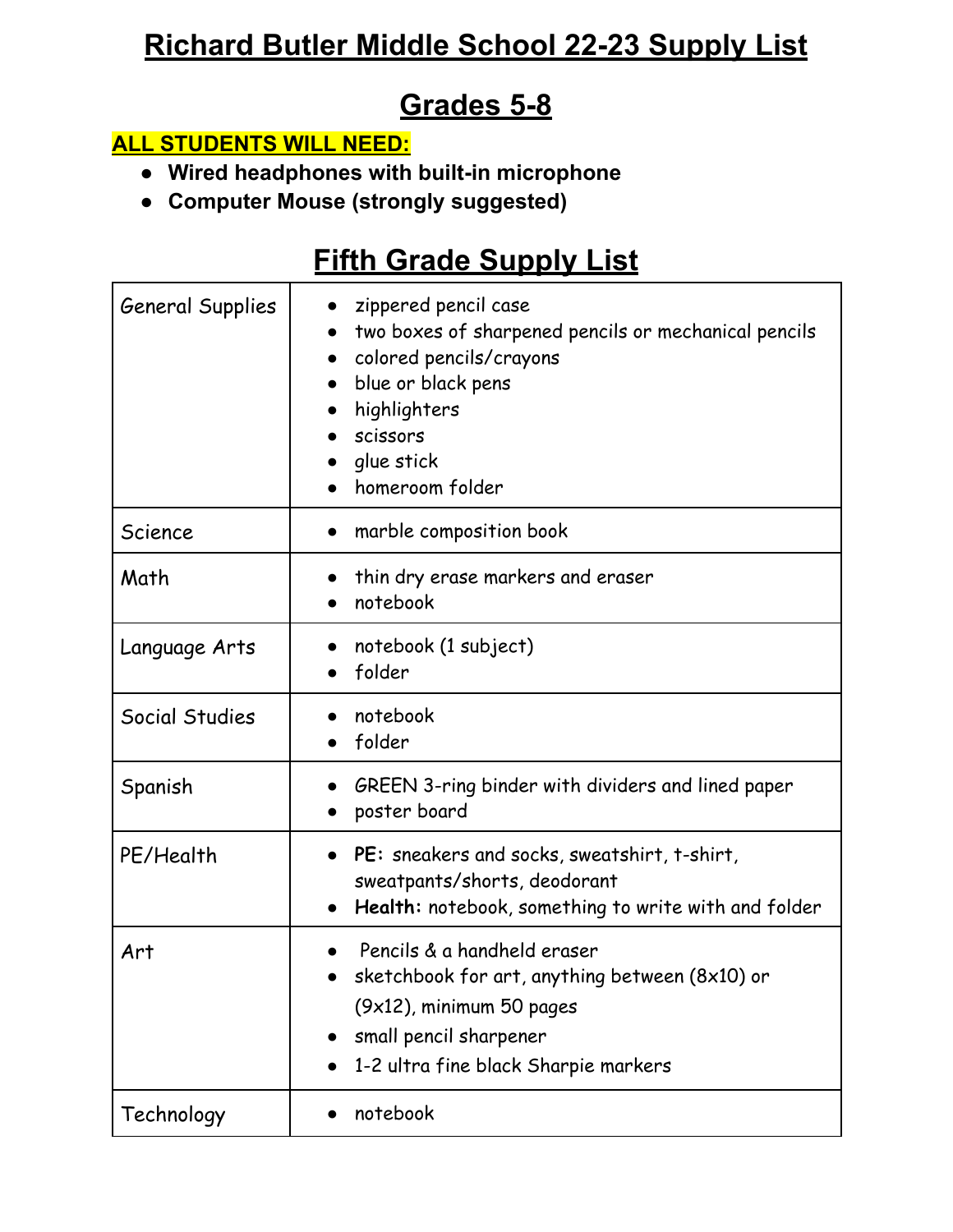|            | folder                                                                    |
|------------|---------------------------------------------------------------------------|
| Music/Band | • 1/2 inch BLACK 3-ring binder<br>• Zipper pencil case for binder/pencils |

# **Mrs. Napoli 5th and 6th Grade**

| <b>General Supplies</b> | Pencil Box or bag with zipper<br>Glue sticks 3-4<br>Pencils/Pens<br>highlighters<br>scissors<br>homeroom folder                                                                  |
|-------------------------|----------------------------------------------------------------------------------------------------------------------------------------------------------------------------------|
| Science                 | 1 Single Subject Spiral Notebook<br>Folder                                                                                                                                       |
| Math                    | 1 Single Subject Spiral Notebook<br>Folder                                                                                                                                       |
| Language Arts           | 2 Composition Notebooks<br>Folder                                                                                                                                                |
| Social Studies          | Folder                                                                                                                                                                           |
| Spanish                 | GREEN 3-ring binder with dividers and lined paper<br>poster board                                                                                                                |
| PE/Health               | PE: sneakers and socks, sweatshirt, t-shirt,<br>$\bullet$<br>sweatpants/shorts, deodorant<br>Health: notebook, something to write with and folder<br>$\bullet$                   |
| Art                     | Pencils and a handheld eraser<br>sketchbook for art, anything between (8x10) or<br>$(9x12)$ , minimum 50 pages<br>small pencil sharpener<br>1-2 ultra fine black Sharpie markers |
| Technology              | notebook<br>folder                                                                                                                                                               |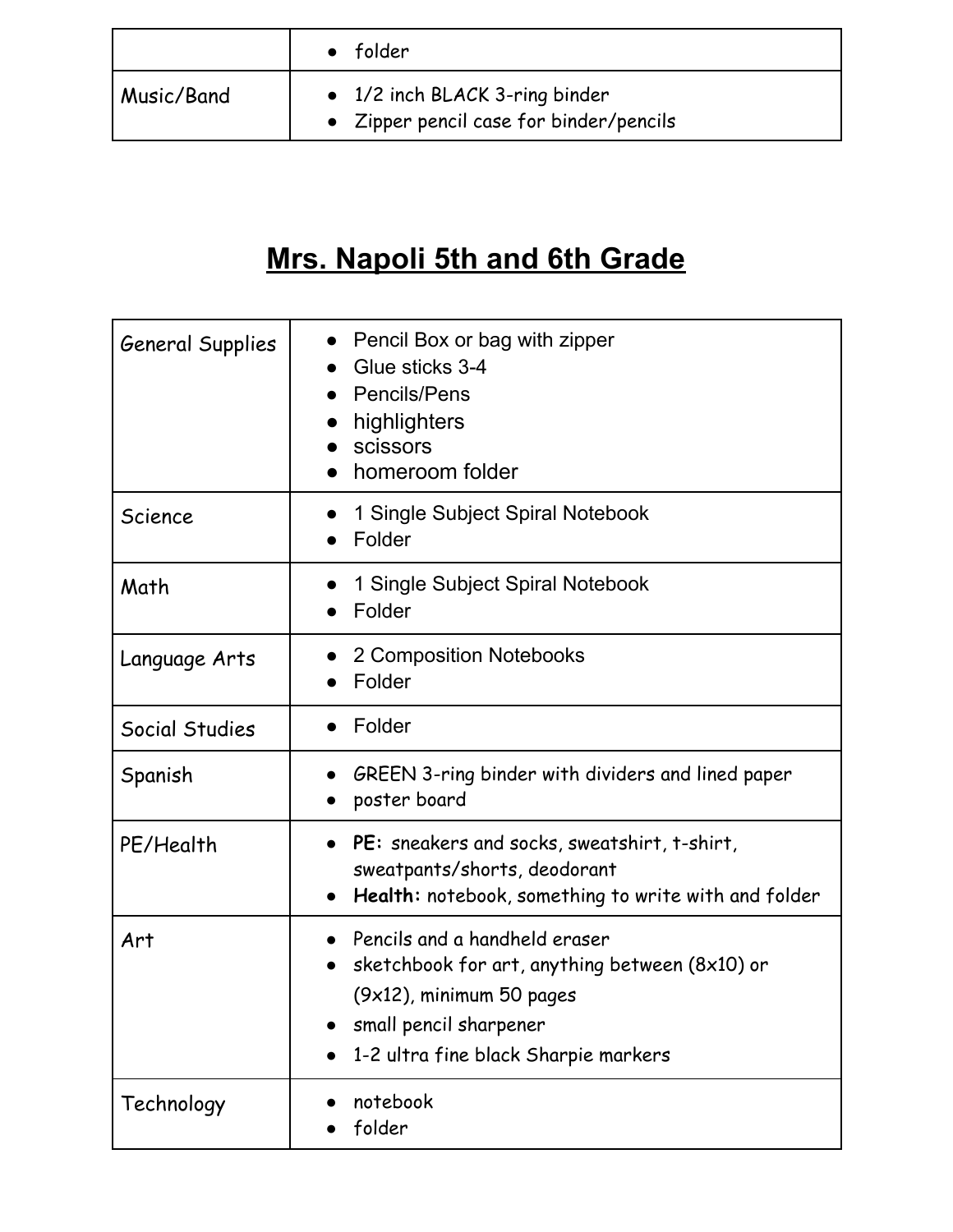| Music/Band | • 1/2 inch BLACK 3-ring binder<br>• Zipper pencil case for binder<br>Pencils |
|------------|------------------------------------------------------------------------------|
|            |                                                                              |

# **6th Grade Supply List**

| Science        | Marble composition book -no spiral notebooks,<br>please<br>• 1" Binder for papers<br>Calculator (the same one that is used for Math is<br>fine)<br>• Pencils<br>Colored pencils<br>Glue stick                                                                                |
|----------------|------------------------------------------------------------------------------------------------------------------------------------------------------------------------------------------------------------------------------------------------------------------------------|
| Math           | Scientific Calculator<br>TI-30XIIS is preferred<br>$\circ$<br>Label both calculator and case with first<br>$\bigcirc$<br>and last name<br>• Pencil case with zipper. (The ones that snap<br>closed spill everywhere when dropped.) This can<br>be shared with other classes. |
| <b>ELA</b>     | Blue/black pens<br>Highlighters- 3 Different Colors<br>Folder or Binder to store papers<br>$\bullet$<br>One (1) New Marble Notebook - To be left in class<br>$\bullet$<br>3 x 3 Post-it Notes- Various Colors                                                                |
| Social Studies | Blue or black pens<br>Highlighters<br>Pencil Case<br>Pencils<br>$8\frac{1}{2}$ " X 11" single-subject spiral notebook<br>Folder for handouts (not shared with other<br>classes)                                                                                              |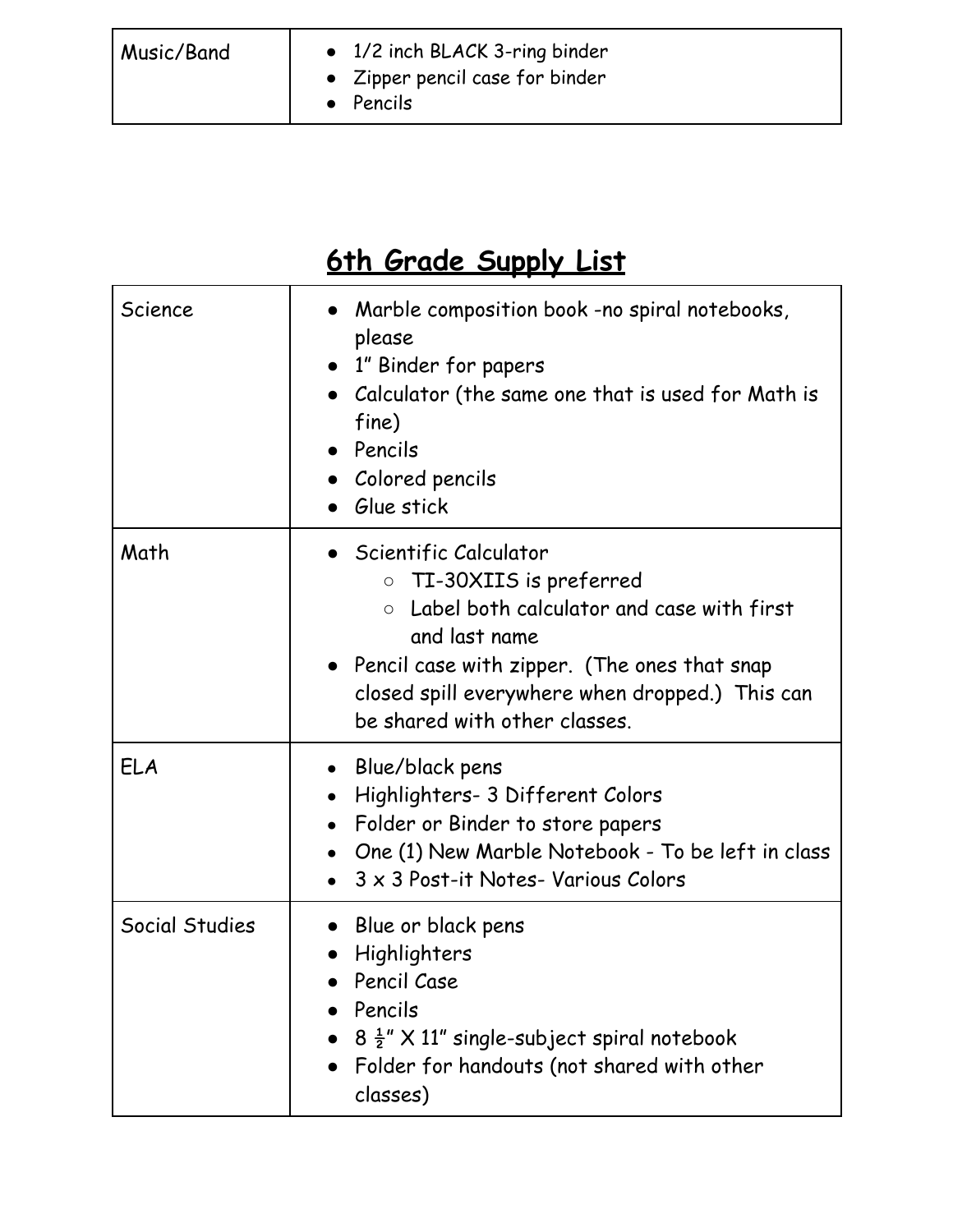| Spanish    | • Highlighters<br>Blue or black pens<br>Three-ring binder (Green) with dividers and<br>sheets of lined paper.<br>• Pencil Case<br>Colored Pencils<br>Poster Board                                     |
|------------|-------------------------------------------------------------------------------------------------------------------------------------------------------------------------------------------------------|
| PE/Health  | PE: Sneakers/Socks/Sweatshirt/Sweatpants<br>Shorts / T-shirt/Deodorant.<br>Health: Notebook Colored Pencils/Crayons/ Pen and<br>Pencils/Folder                                                        |
| Art        | • Pencils and a handheld eraser<br>• Sketchbook for art, anything between $8 \times 10$ , or 9<br>$\times$ 12, minimum 50 pages<br>• Small sharpener<br>Ultra fine black sharpie & fine black sharpie |
| Technology | notebook<br>folder                                                                                                                                                                                    |
| Music/Band | $\bullet$ $\frac{1}{2}$ Inch BLACK binder<br>Zipper pencil case for binder<br>Pencils                                                                                                                 |

# **7th Grade Supply List**

| Science | • Marble composition book - no spiral notebooks, please<br>• Calculator (the same one that is used for Math is fine)<br>• Pens/Pencils<br>• Colored pencils |
|---------|-------------------------------------------------------------------------------------------------------------------------------------------------------------|
| Math    | • Pencils Daily<br>• Additional eraser for class<br>• Dry erase markers<br>• Dry erase board erasers<br>• Notebook                                          |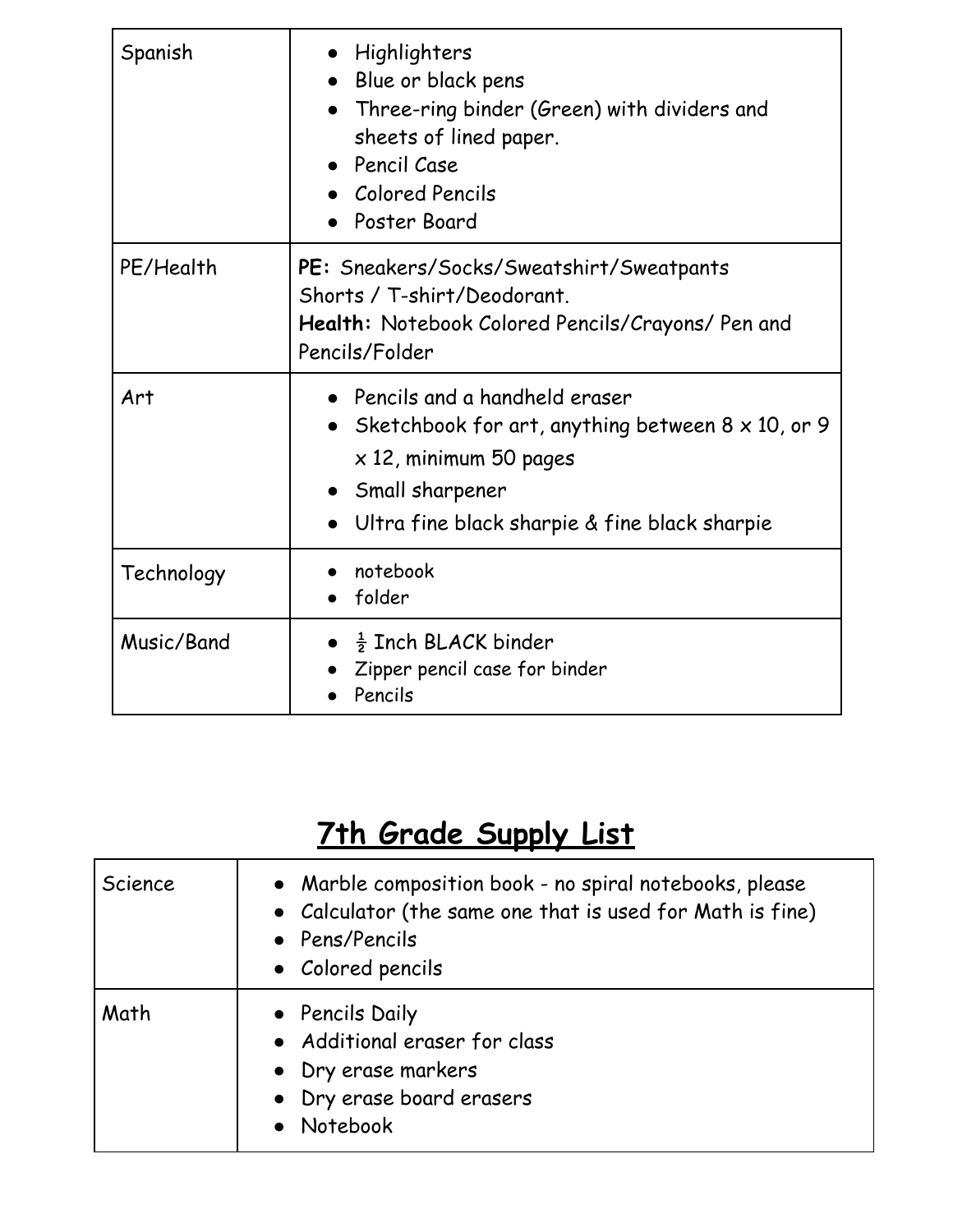|                          | • Math folder                                                                                                                                                                                    |
|--------------------------|--------------------------------------------------------------------------------------------------------------------------------------------------------------------------------------------------|
| <b>ELA</b>               | 1-3 Subject Notebook (At least 2-Subject solely for<br>this class).<br>Post-It Notes.<br>Folder and/or Binder (Something to hold paper and<br>hand-outs).<br>Pens/Pencils.                       |
| Social<br><b>Studies</b> | Blue or black pens<br>Highlighters<br>Pencil Case<br>$8\frac{1}{2}$ " X 11" single-subject spiral notebook<br>Folder (for handouts)                                                              |
| Spanish                  | Highlighters<br>Blue or black pens<br>Three-ring binder (Green) with dividers and sheets of lined<br>paper.<br>Pencil Case<br><b>Colored Pencils</b><br>Poster board                             |
| PE/Health                | PE: Sneakers/Socks/Sweatshirt/Sweatpants<br>Shorts / T-shirt/Deodorant and Face Mask.<br>Health: Notebook/ Colored Pencils/Crayons/ Pen and<br>Pencils/Folder.                                   |
| Art                      | Pencils and a handheld eraser<br>Sketchbook for art, anything between $8 \times 10$ , or $9 \times 12$ ,<br>minimum 50 pages<br>Small sharpener<br>Ultra fine black sharpie & fine black sharpie |
| Technology               | notebook<br>folder                                                                                                                                                                               |
| Music/Band               | $\frac{1}{2}$ Inch BLACK binder<br>Zipper pencil case for binder<br>Pencils                                                                                                                      |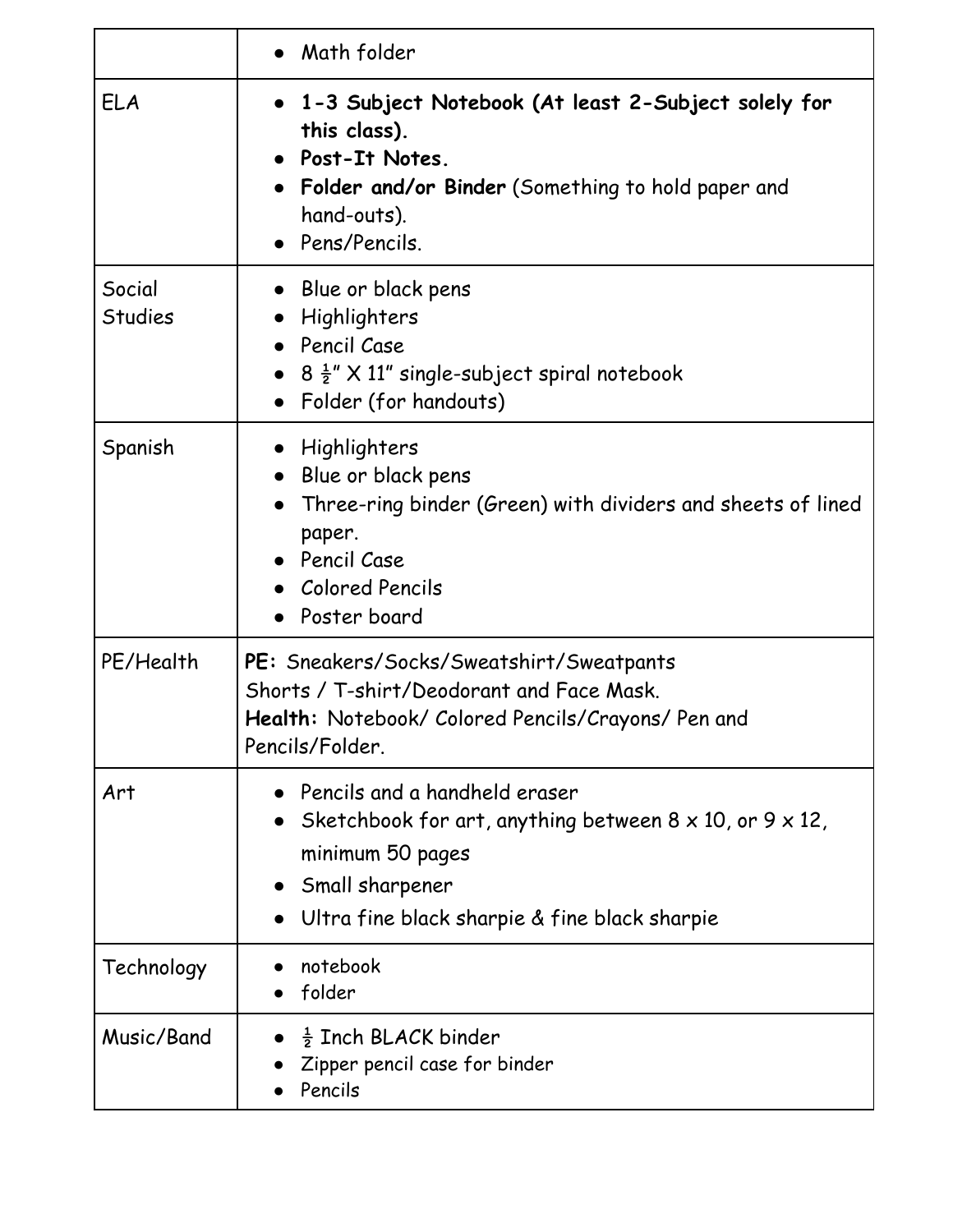# **Ms. Gashler 7th & 8th grade**

Binder for Spanish

Pencil box/case with pencils and pens

2 spiral notebooks (math and health)

| Science        | Marble composition book -no spiral notebooks<br>please<br>• Calculator<br>• Blue or black pens<br>Pencils<br>Colored pencils- to be kept at home for projects   |
|----------------|-----------------------------------------------------------------------------------------------------------------------------------------------------------------|
| Math           | 3 ring binder with paper<br>Dividers for binder<br>Pencils<br>Blue OR black Expo marker                                                                         |
| ELA            | • Pencils/pens<br>• Posterboard (2 pieces)<br>Marble Composition Notebook<br>$\bullet$                                                                          |
| Social Studies | Pencils/Pens<br>Notebook                                                                                                                                        |
| Spanish        | Highlighters<br>Blue or black pens<br>Three-ring binder (Green) with dividers and<br>sheets of lined paper.<br>• Pencil Case<br>Colored Pencils<br>Poster Board |
| PE/Health      | • PE: Sneakers/Socks/Sweatshirt/Sweatpants                                                                                                                      |

### **8th Grade Supply List**